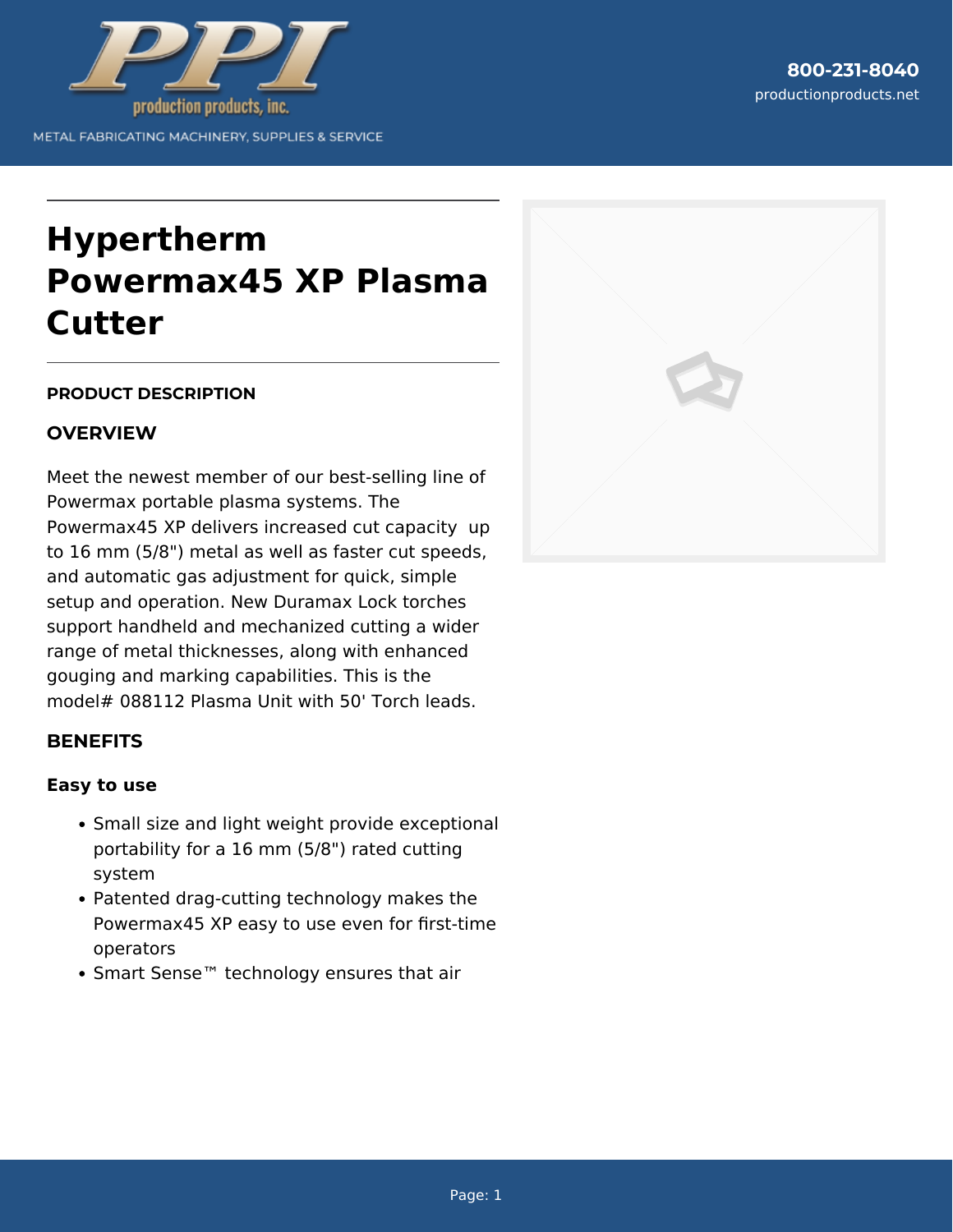

pressure is always correctly set

#### **Outstanding versatility**

- CNC interface and FastConnect™ torch connection allows both handheld and mechanized operation
- A wide range of torch styles to choose from for both handheld and automated processes
- Extensive array of application capabilities via specialty consumables for fine feature cutting, extended reach cutting, gouging, precision gouging, and marking

### **Maximum productivity**

- Finish jobs faster, with cut speeds 1.5 times greater than oxyfuel on 6 mm (1/4") mild steel
- Superior cut and gouge quality reduces time for grinding and edge preparation
- New torch disable switch feature allows faster, easier changeout of consumables

# **Rugged and reliable**

- Duramax Lock torches are designed for highimpact and heat resistance
- SpringStart™ technology ensures consistent starting and optimum torch performance
- Hypertherm Certified™ reliability ensures peak performance even in the most demanding environments

# **Designed for low environmental impact**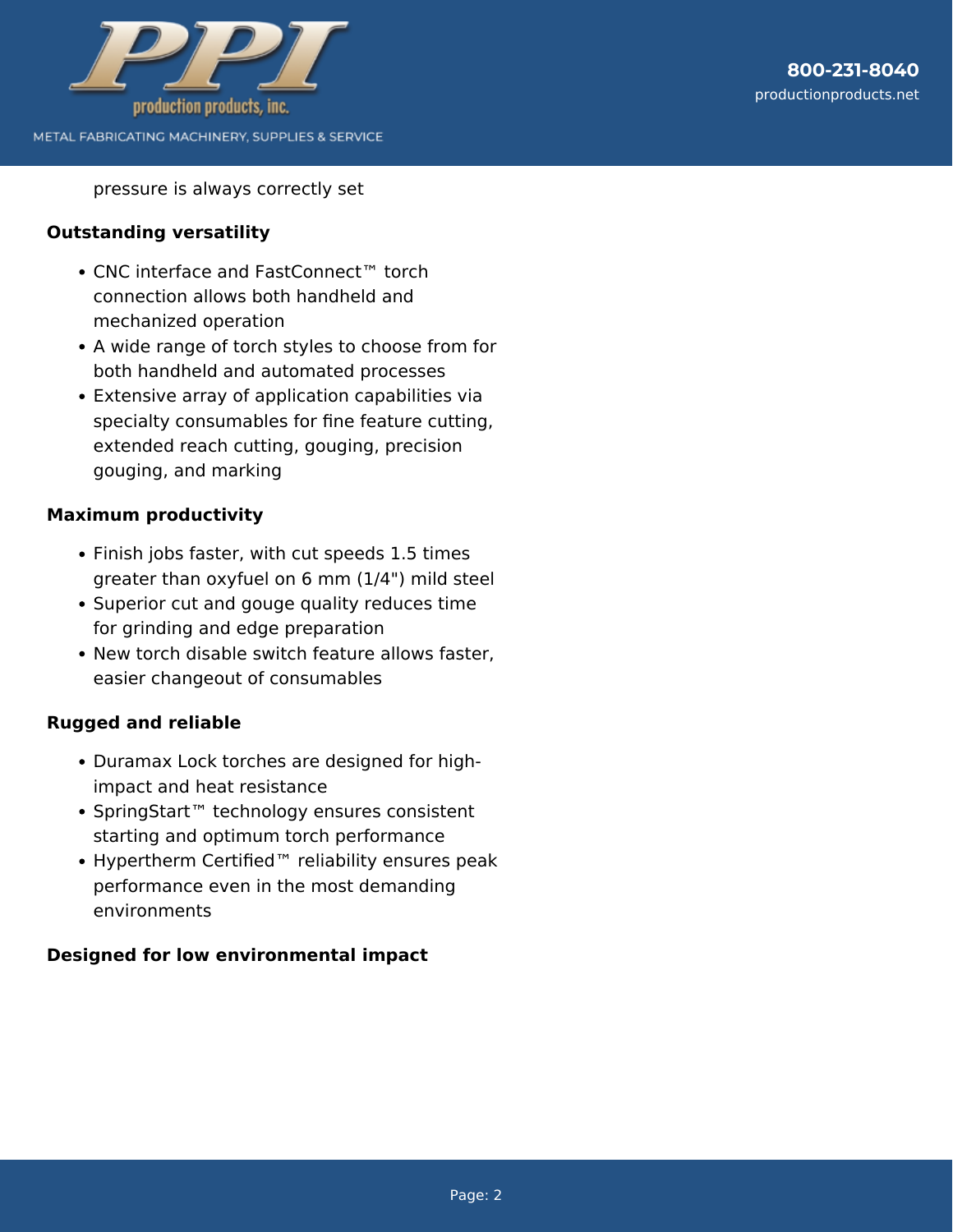

- Plasma cutting efficiency is 11% better than its predecessor, enabling you to cut more steel with less power, in less time
- All plasma system components are recyclable
- 14% lighter than its predecessor and delivers more cutting power

# **SPECIFICATIONS**

| <b>Input voltages</b><br>$(? 10\%)$ | <b>CSA</b><br>CE/CCC | 200 - 240 V,<br>1-PH, 50-60<br>Hz<br>OR.<br>480 V, 3-PH,<br>50-60 $Hz1$<br>230 V, 1-PH,<br>50-60 Hz<br><b>OR</b><br>400 V, 3-PH,<br>50-60 Hz |
|-------------------------------------|----------------------|----------------------------------------------------------------------------------------------------------------------------------------------|
| Input current<br>@ 6.5 kW           | <b>CSA</b><br>CE/CCC | 200 - 240 V,<br>1-PH, 39/32 A<br>0R<br>480 V, 3-PH,<br>9.4 $A^1$<br>230 V, 1-PH,<br>33 A<br><b>OR</b><br>400 V, 3-PH,<br>10 A                |
| <b>Output current</b>               | 10?45 A              |                                                                                                                                              |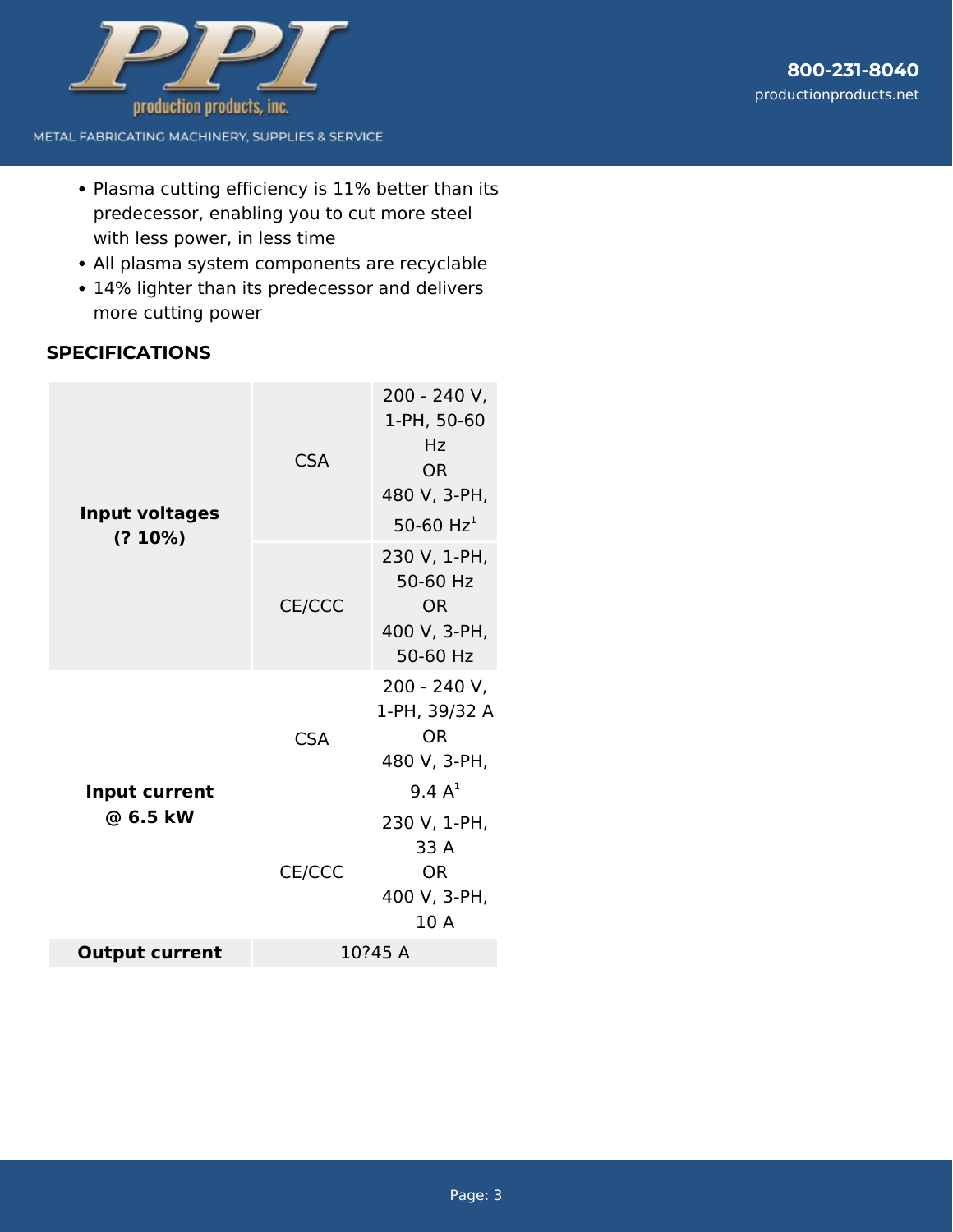

**800-231-8040** productionproducts.net

**Rated output voltage** 145 VDC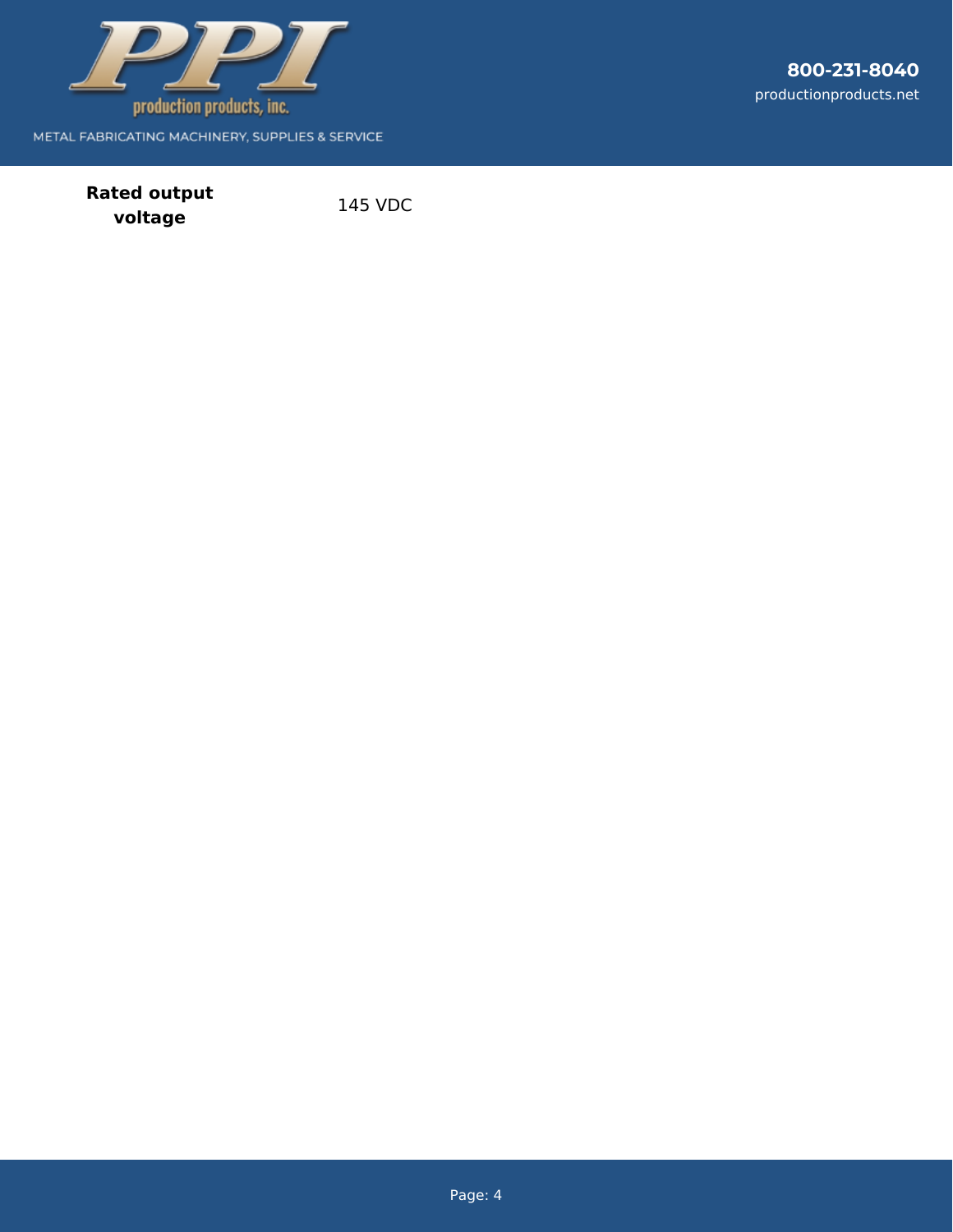

| <b>Duty cycle</b><br>@ 40? C (104? F) | <b>CSA</b> | 50% @ 45 A,<br>200 / 240 V,<br>$1-PH$<br>60% @ 41 A,<br>200 / 240 V,<br>$1-PH$<br>100% @ 32<br>A, 200 / 240<br>$V, 1-PH$<br>50% @ 45 A,<br>480 V, 3-PH<br>60% @ 41 A,<br>480 V, 3-PH<br>100% @ 32<br>A, 480 V, 3-<br>PH |
|---------------------------------------|------------|-------------------------------------------------------------------------------------------------------------------------------------------------------------------------------------------------------------------------|
|                                       | CE/CCC     | 50% @ 45 A,<br>230 V, 1-PH<br>60% @ 41 A,<br>230 V, 1-PH<br>100% @ 32<br>A, 230 V, 1-<br><b>PH</b><br>50% @ 45 A,<br>400 V, 3-PH<br>60% @ 41 A,<br>400 V, 3-PH<br>100% @ 32<br>A, 400 V, 3-<br>PH                       |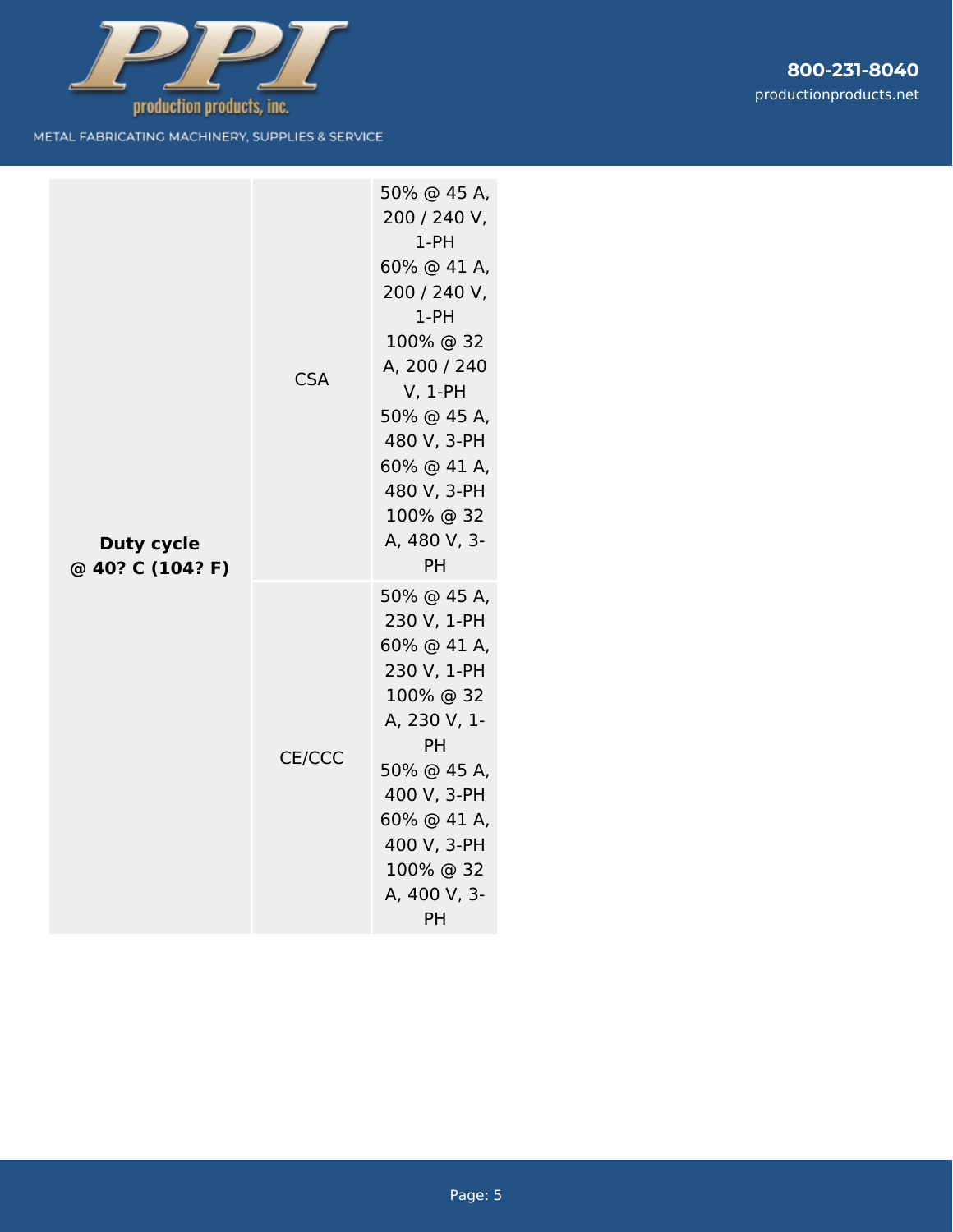

| 800-231-8040           |
|------------------------|
| productionproducts.net |
|                        |
|                        |

| Open circuit voltage                                    | 275 VDC (200 - 240 V,<br>CSA/CE/CCC and 480 V,                                                                                                                       |  |
|---------------------------------------------------------|----------------------------------------------------------------------------------------------------------------------------------------------------------------------|--|
| (OCV)                                                   | CSA)<br>265 VDC (400 V CE/CCC)                                                                                                                                       |  |
| <b>Dimensions with</b><br>handles                       | 442 mm (17.4") D; 173 mm<br>(6.8") W; 357 mm (14.1") H                                                                                                               |  |
| Weight with 6.1 m<br>(20') torch                        | 14 kg (31<br><b>CSA</b><br>lbs.                                                                                                                                      |  |
|                                                         | 15 kg (33<br>CE/CCC<br>$lbs.$ )                                                                                                                                      |  |
| <b>Gas supply</b>                                       | Cutting: air (clean, dry and<br>oil-free), nitrogen, F5<br>Gouging: air (clean, dry and<br>oil-free), nitrogen, F5<br>Marking: air (clean dry and<br>oil-free) argon |  |
| <b>Recommended</b><br>gas inlet<br>flow rate / pressure | 188 I/min (400 scfh) @ 5,9<br>bar (90 psi)                                                                                                                           |  |
| Input power cable<br>length                             | 3 m (10')                                                                                                                                                            |  |
| <b>Power supply type</b>                                | Inverter - IGBT                                                                                                                                                      |  |
| <b>Engine drive</b><br>requirement                      | 12.5 kVA (10 kW) for full 45<br>A output                                                                                                                             |  |
| <b>Electrical efficiency</b>                            | 88%                                                                                                                                                                  |  |
| <b>Recyclability</b>                                    | 100%                                                                                                                                                                 |  |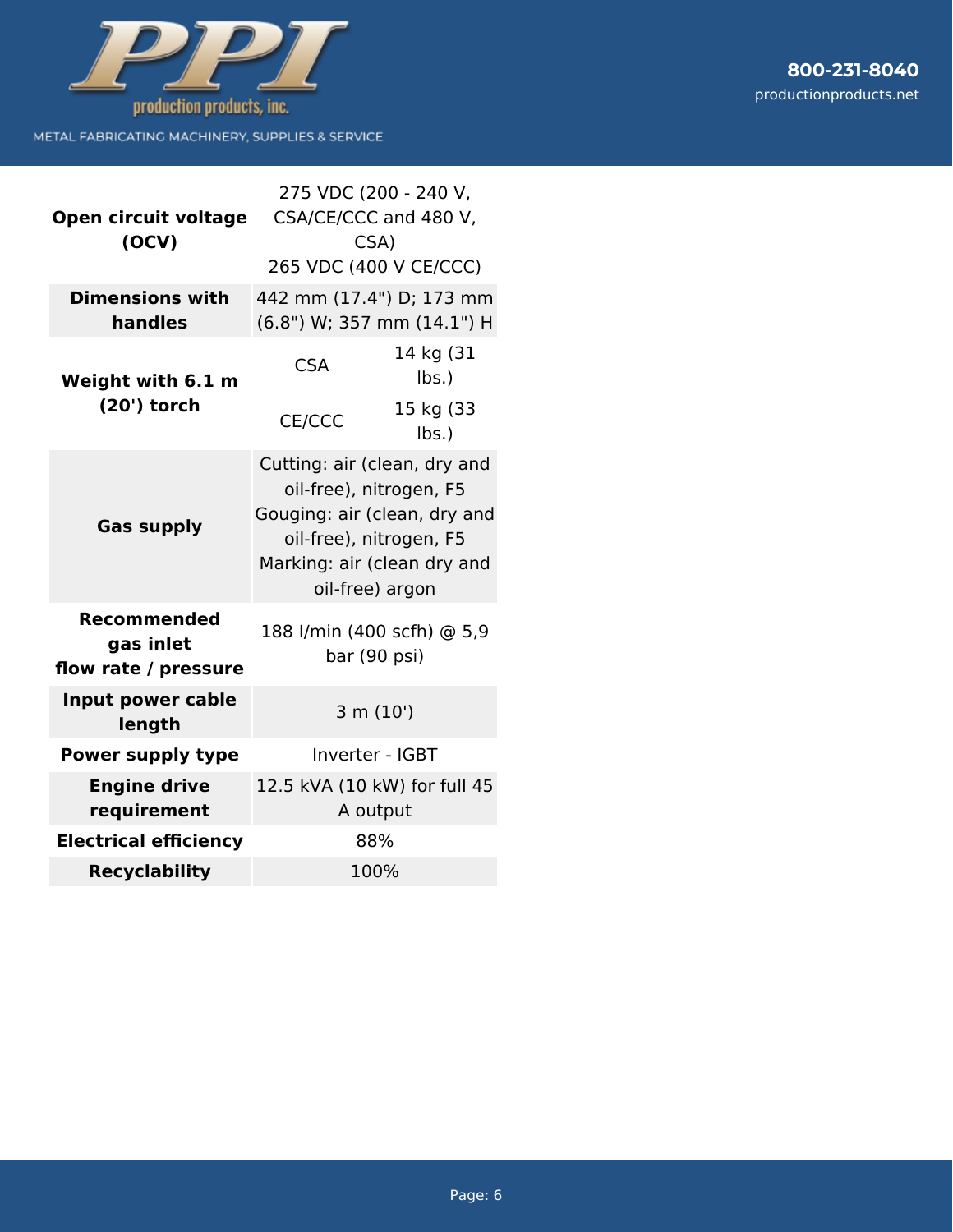

| <b>Certifications</b> | CSA certified for use in the<br>Americas and Asia, except<br>China. CCC for use in<br>China. CE, RCM, GOST-TR,<br>UkrSEPRO, and Serbian<br>AAA for use in Europe,<br>Australia, Belarus,<br>Kazakhstan, Russia, Serbia,<br>Ukraine, and other<br>countries where accepted. |
|-----------------------|----------------------------------------------------------------------------------------------------------------------------------------------------------------------------------------------------------------------------------------------------------------------------|
| Warranty              | Power supply: 3-year<br>Torch: 1-year                                                                                                                                                                                                                                      |

1

# **PRODUCT DESCRIPTION**

### **OVERVIEW**

Meet the newest member of our best-selling line of Powermax portable plasma systems. The Powermax45 XP delivers increased cut capacity up to 16 mm (5/8") metal as well as faster cut speeds, and automatic gas adjustment for quick, simple setup and operation. New Duramax Lock torches support handheld and mechanized cutting a wider range of metal thicknesses, along with enhanced gouging and marking capabilities. This is the model# 088112 Plasma Unit with 50' Torch leads.

#### **BENEFITS**

#### **Easy to use**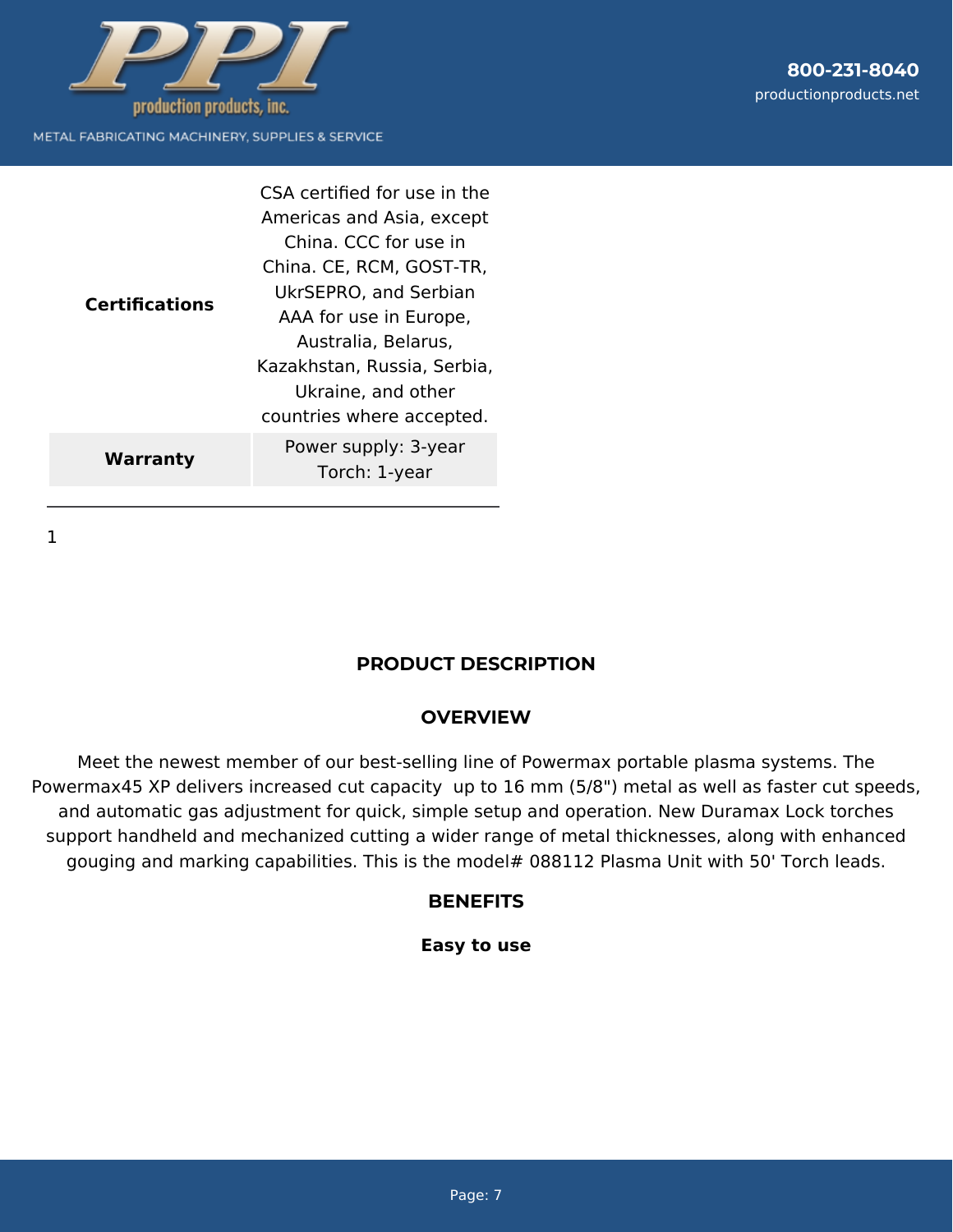

- Small size and light weight provide exceptional portability for a 16 mm (5/8") rated cutting system
	- Patented drag-cutting technology makes the Powermax45 XP easy to use even for first-time

#### operators

• Smart Sense<sup>™</sup> technology ensures that air pressure is always correctly set

## **Outstanding versatility**

- CNC interface and FastConnect™ torch connection allows both handheld and mechanized operation
	- A wide range of torch styles to choose from for both handheld and automated processes
	- Extensive array of application capabilities via specialty consumables for fine feature cutting, extended reach cutting, gouging, precision gouging, and marking

### **Maximum productivity**

- Finish jobs faster, with cut speeds 1.5 times greater than oxyfuel on 6 mm (1/4") mild steel
	- Superior cut and gouge quality reduces time for grinding and edge preparation
	- New torch disable switch feature allows faster, easier changeout of consumables

# **Rugged and reliable**

- Duramax Lock torches are designed for high-impact and heat resistance
- SpringStart™ technology ensures consistent starting and optimum torch performance
- Hypertherm Certified™ reliability ensures peak performance even in the most demanding environments

#### **Designed for low environmental impact**

- Plasma cutting efficiency is 11% better than its predecessor, enabling you to cut more steel with less power, in less time
	- All plasma system components are recyclable
	- 14% lighter than its predecessor and delivers more cutting power

# **SPECIFICATIONS**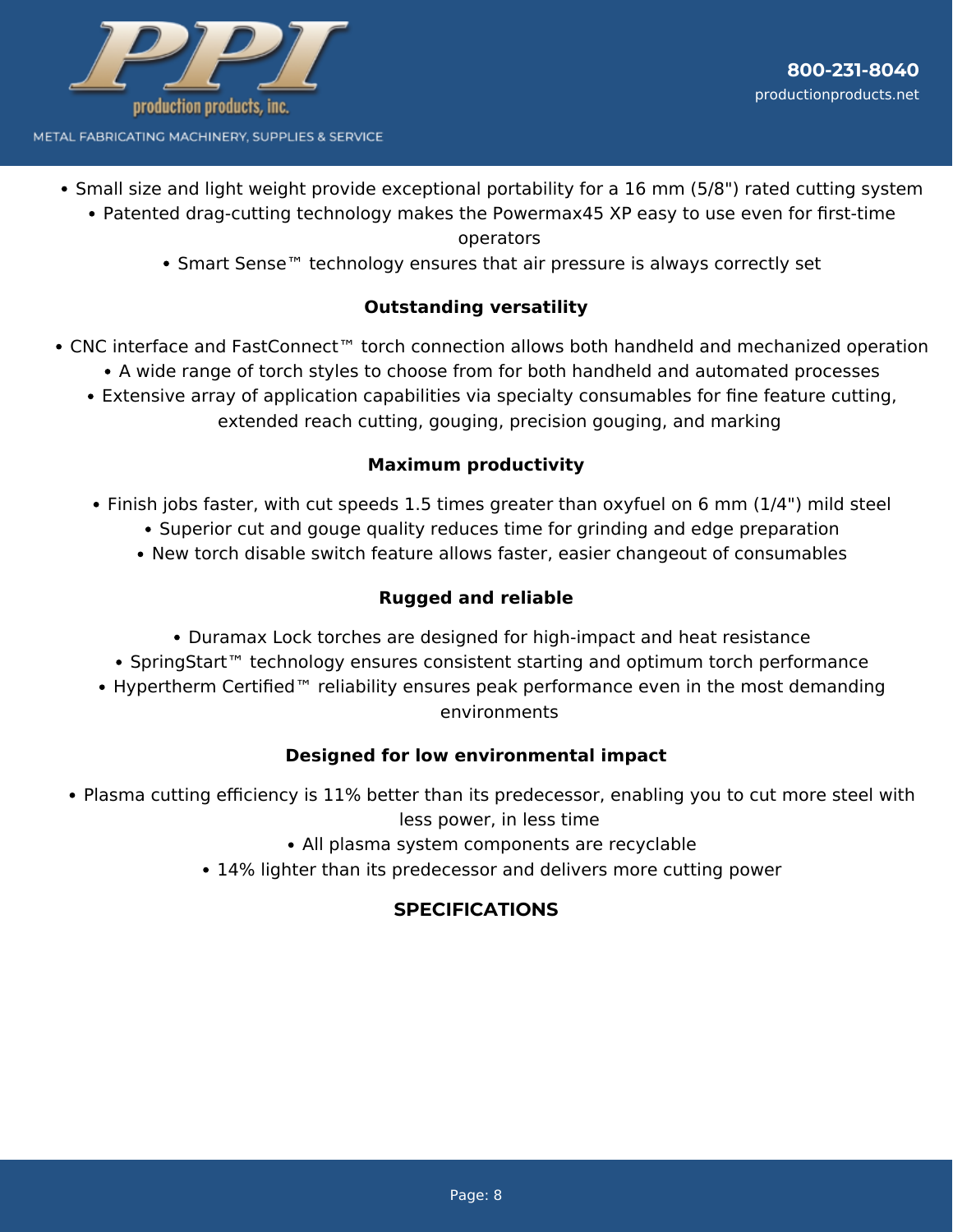

| <b>Input voltages</b><br>$(? 10\%)$ | <b>CSA</b>                                                                 | 200 - 240 V, 1-PH, 50-60 Hz<br><b>OR</b><br>480 V, 3-PH, 50-60 $Hz1$                                                                                                               |
|-------------------------------------|----------------------------------------------------------------------------|------------------------------------------------------------------------------------------------------------------------------------------------------------------------------------|
|                                     | CE/CCC                                                                     | 230 V, 1-PH, 50-60 Hz<br><b>OR</b><br>400 V, 3-PH, 50-60 Hz                                                                                                                        |
| Input current                       | <b>CSA</b>                                                                 | 200 - 240 V, 1-PH, 39/32 A<br><b>OR</b><br>480 V, 3-PH, 9.4 $A^1$                                                                                                                  |
| @ 6.5 kW                            | CE/CCC                                                                     | 230 V, 1-PH, 33 A<br><b>OR</b><br>400 V, 3-PH, 10 A                                                                                                                                |
| <b>Output current</b>               | 10?45 A                                                                    |                                                                                                                                                                                    |
| <b>Rated output voltage</b>         | <b>145 VDC</b>                                                             |                                                                                                                                                                                    |
| <b>Duty cycle</b>                   | <b>CSA</b>                                                                 | 50% @ 45 A, 200 / 240 V, 1-PH<br>60% @ 41 A, 200 / 240 V, 1-PH<br>100% @ 32 A, 200 / 240 V, 1-PH<br>50% @ 45 A, 480 V, 3-PH<br>60% @ 41 A, 480 V, 3-PH<br>100% @ 32 A, 480 V, 3-PH |
| @ 40? C (104? F)                    | CE/CCC                                                                     | 50% @ 45 A, 230 V, 1-PH<br>60% @ 41 A, 230 V, 1-PH<br>100% @ 32 A, 230 V, 1-PH<br>50% @ 45 A, 400 V, 3-PH<br>60% @ 41 A, 400 V, 3-PH<br>100% @ 32 A, 400 V, 3-PH                   |
| Open circuit voltage (OCV)          | 275 VDC (200 - 240 V, CSA/CE/CCC and 480 V, CSA)<br>265 VDC (400 V CE/CCC) |                                                                                                                                                                                    |
| <b>Dimensions with handles</b>      | 442 mm (17.4") D; 173 mm (6.8") W; 357 mm (14.1") H                        |                                                                                                                                                                                    |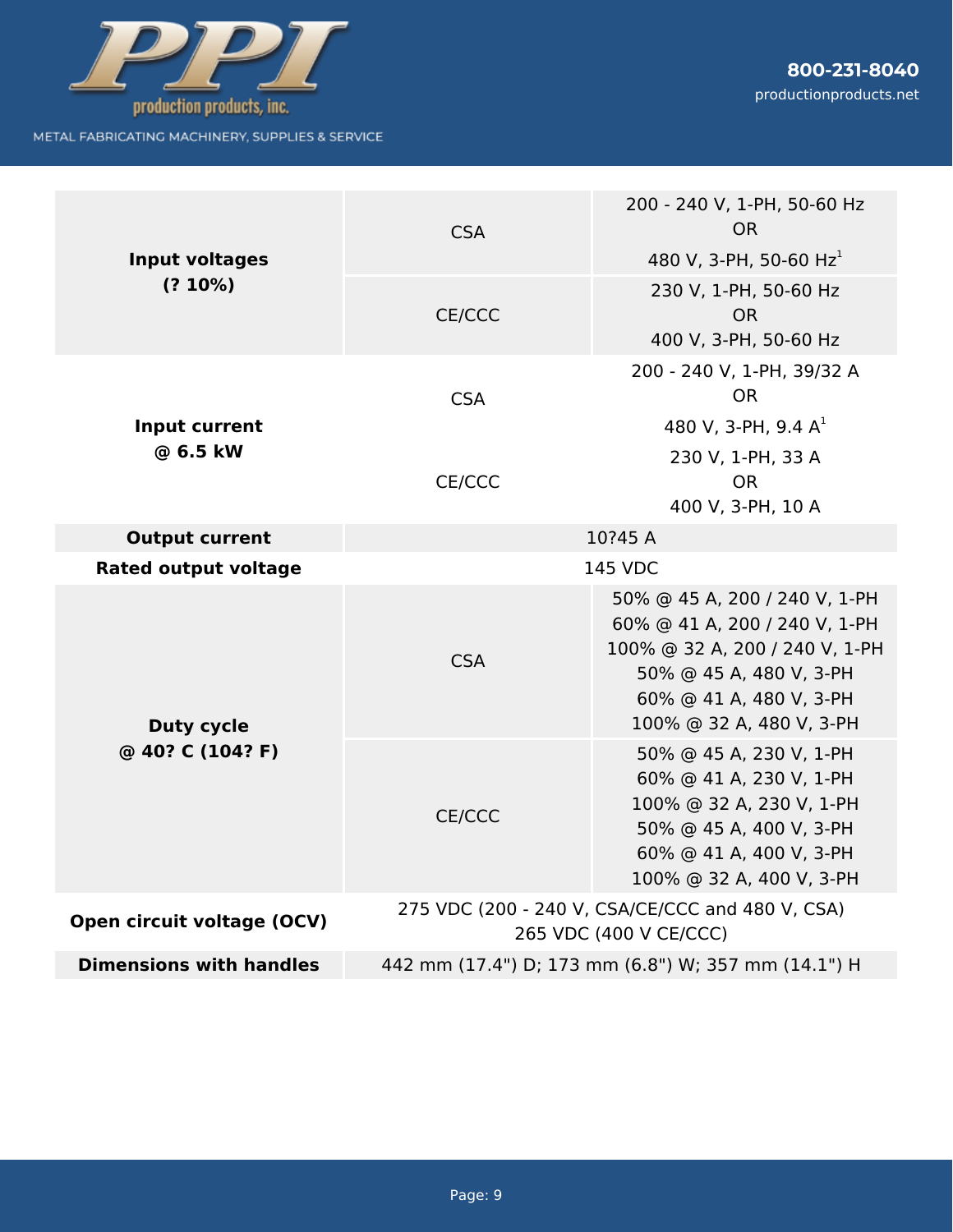

| Weight with 6.1 m (20') torch                           | <b>CSA</b><br>CE/CCC                                                                                                                                        | 14 kg (31 lbs.)<br>15 kg (33 lbs.)                                                                                                                                                                                                                       |
|---------------------------------------------------------|-------------------------------------------------------------------------------------------------------------------------------------------------------------|----------------------------------------------------------------------------------------------------------------------------------------------------------------------------------------------------------------------------------------------------------|
| <b>Gas supply</b>                                       | Cutting: air (clean, dry and oil-free), nitrogen, F5<br>Gouging: air (clean, dry and oil-free), nitrogen, F5<br>Marking: air (clean dry and oil-free) argon |                                                                                                                                                                                                                                                          |
| <b>Recommended</b><br>gas inlet<br>flow rate / pressure |                                                                                                                                                             | 188 I/min (400 scfh) @ 5,9 bar (90 psi)                                                                                                                                                                                                                  |
| Input power cable length                                | 3 m (10')                                                                                                                                                   |                                                                                                                                                                                                                                                          |
| <b>Power supply type</b>                                | Inverter - IGBT                                                                                                                                             |                                                                                                                                                                                                                                                          |
| <b>Engine drive requirement</b>                         | 12.5 kVA (10 kW) for full 45 A output                                                                                                                       |                                                                                                                                                                                                                                                          |
| <b>Electrical efficiency</b>                            | 88%                                                                                                                                                         |                                                                                                                                                                                                                                                          |
| <b>Recyclability</b>                                    |                                                                                                                                                             | 100%                                                                                                                                                                                                                                                     |
| <b>Certifications</b>                                   |                                                                                                                                                             | CSA certified for use in the Americas and Asia, except China.<br>CCC for use in China. CE, RCM, GOST-TR, UkrSEPRO, and<br>Serbian AAA for use in Europe, Australia, Belarus, Kazakhstan,<br>Russia, Serbia, Ukraine, and other countries where accepted. |
| <b>Warranty</b>                                         |                                                                                                                                                             | Power supply: 3-year<br>Torch: 1-year                                                                                                                                                                                                                    |